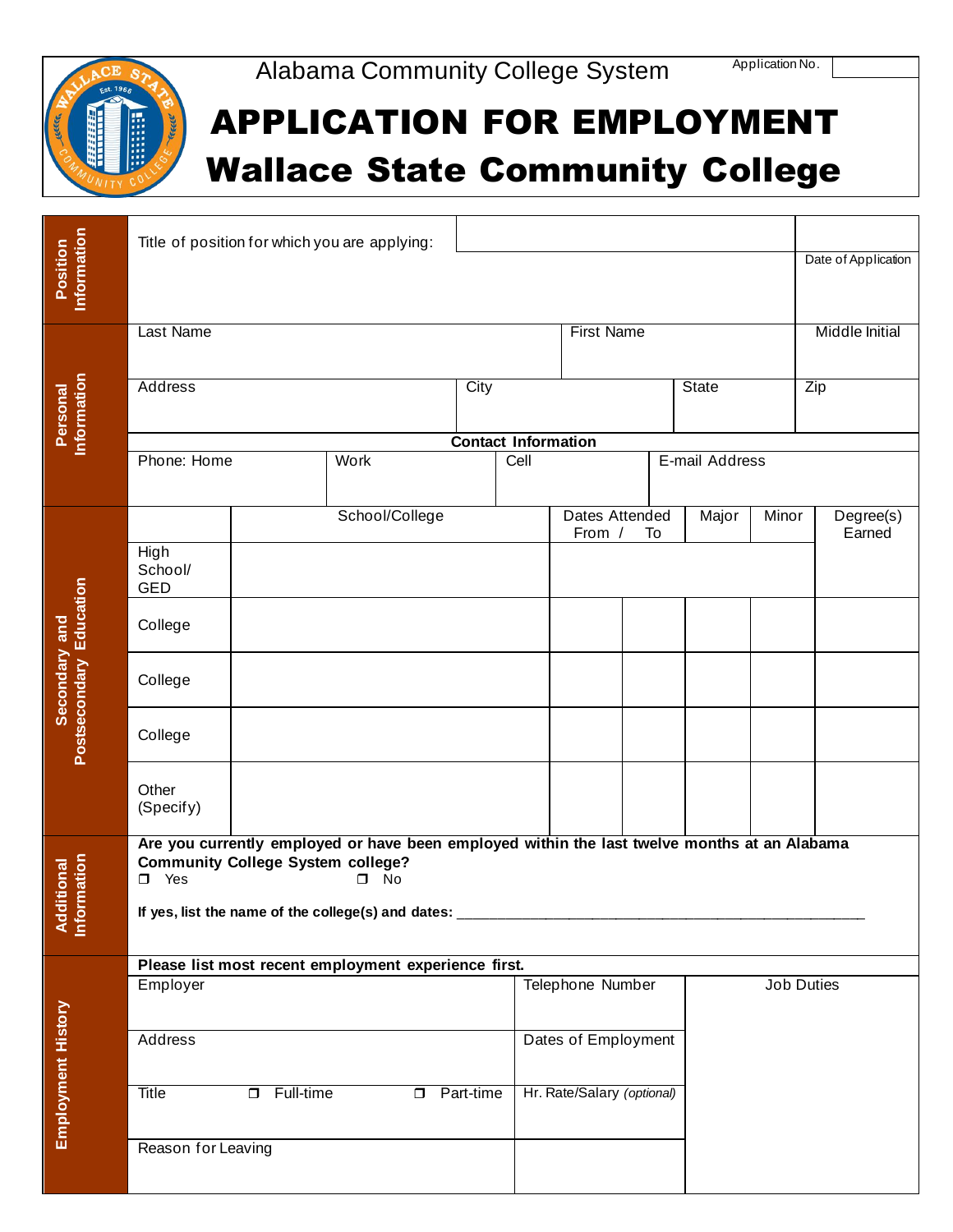|                                                                        | Employer                                                      |                                   |                     | Telephone Number                               | <b>Job Duties</b> |
|------------------------------------------------------------------------|---------------------------------------------------------------|-----------------------------------|---------------------|------------------------------------------------|-------------------|
|                                                                        |                                                               |                                   |                     |                                                |                   |
|                                                                        |                                                               |                                   |                     |                                                |                   |
|                                                                        | Address                                                       |                                   |                     | Dates of Employment                            |                   |
|                                                                        |                                                               |                                   |                     |                                                |                   |
|                                                                        |                                                               |                                   |                     |                                                |                   |
| Employment History<br>(Continued)                                      | Title                                                         | $\Box$ Full-time                  | Part-time<br>$\Box$ | Hr. Rate/Salary (optional)                     |                   |
|                                                                        |                                                               |                                   |                     |                                                |                   |
|                                                                        |                                                               |                                   |                     |                                                |                   |
|                                                                        | Reason for Leaving                                            |                                   |                     |                                                |                   |
|                                                                        |                                                               |                                   |                     |                                                |                   |
|                                                                        | Employer                                                      |                                   |                     | Telephone Number                               | Job Duties        |
|                                                                        |                                                               |                                   |                     |                                                |                   |
|                                                                        |                                                               |                                   |                     |                                                |                   |
|                                                                        | Address                                                       |                                   |                     | Dates of Employment                            |                   |
|                                                                        |                                                               |                                   |                     |                                                |                   |
|                                                                        |                                                               |                                   |                     |                                                |                   |
|                                                                        | Title                                                         | Full-time<br>$\Box$               | Part-time<br>$\Box$ | Hr. Rate/Salary (optional)                     |                   |
|                                                                        |                                                               |                                   |                     |                                                |                   |
| Employment History<br>(Continued)                                      | Reason for Leaving                                            |                                   |                     |                                                |                   |
|                                                                        |                                                               |                                   |                     |                                                |                   |
|                                                                        |                                                               |                                   |                     |                                                |                   |
|                                                                        | Employer                                                      |                                   |                     | <b>Telephone Number</b>                        | <b>Job Duties</b> |
|                                                                        |                                                               |                                   |                     |                                                |                   |
|                                                                        | Address                                                       |                                   |                     |                                                |                   |
|                                                                        |                                                               |                                   |                     | Dates of Employment                            |                   |
|                                                                        |                                                               |                                   |                     |                                                |                   |
|                                                                        | Title                                                         | Full-time<br>$\overline{\square}$ | <b>D</b> Part-time  | Hr. Rate/Salary (optional)                     |                   |
|                                                                        |                                                               |                                   |                     |                                                |                   |
|                                                                        |                                                               |                                   |                     |                                                |                   |
|                                                                        |                                                               |                                   |                     |                                                |                   |
|                                                                        |                                                               |                                   |                     |                                                |                   |
|                                                                        |                                                               |                                   |                     |                                                |                   |
|                                                                        |                                                               |                                   |                     |                                                |                   |
|                                                                        |                                                               |                                   |                     |                                                |                   |
|                                                                        | Address                                                       |                                   |                     | Dates of Employment                            |                   |
|                                                                        |                                                               |                                   |                     |                                                |                   |
|                                                                        |                                                               |                                   |                     |                                                |                   |
|                                                                        |                                                               |                                   |                     |                                                |                   |
|                                                                        |                                                               |                                   |                     |                                                |                   |
|                                                                        |                                                               |                                   |                     |                                                |                   |
|                                                                        |                                                               |                                   |                     |                                                |                   |
|                                                                        |                                                               |                                   |                     |                                                |                   |
| Employment History<br>(Continued)<br>Employment History<br>(Continued) | Reason for Leaving<br>Employer<br>Title<br>Reason for Leaving | Full-time<br>$\Box$               | Part-time<br>$\Box$ | Telephone Number<br>Hr. Rate/Salary (optional) | <b>Job Duties</b> |

## **May we contact your current employer?** <br>
T Yes 
I No

| <u>්සු</u><br>— ಹ                                                      |  |
|------------------------------------------------------------------------|--|
| y<br>ল<br>η<br>≍<br>œ<br>-<br>ဖိ<br>恩<br>$\overline{\phantom{0}}$<br>⋖ |  |
| ۵<br>Skills,<br>∊<br>۰<br>ត<br>►                                       |  |
|                                                                        |  |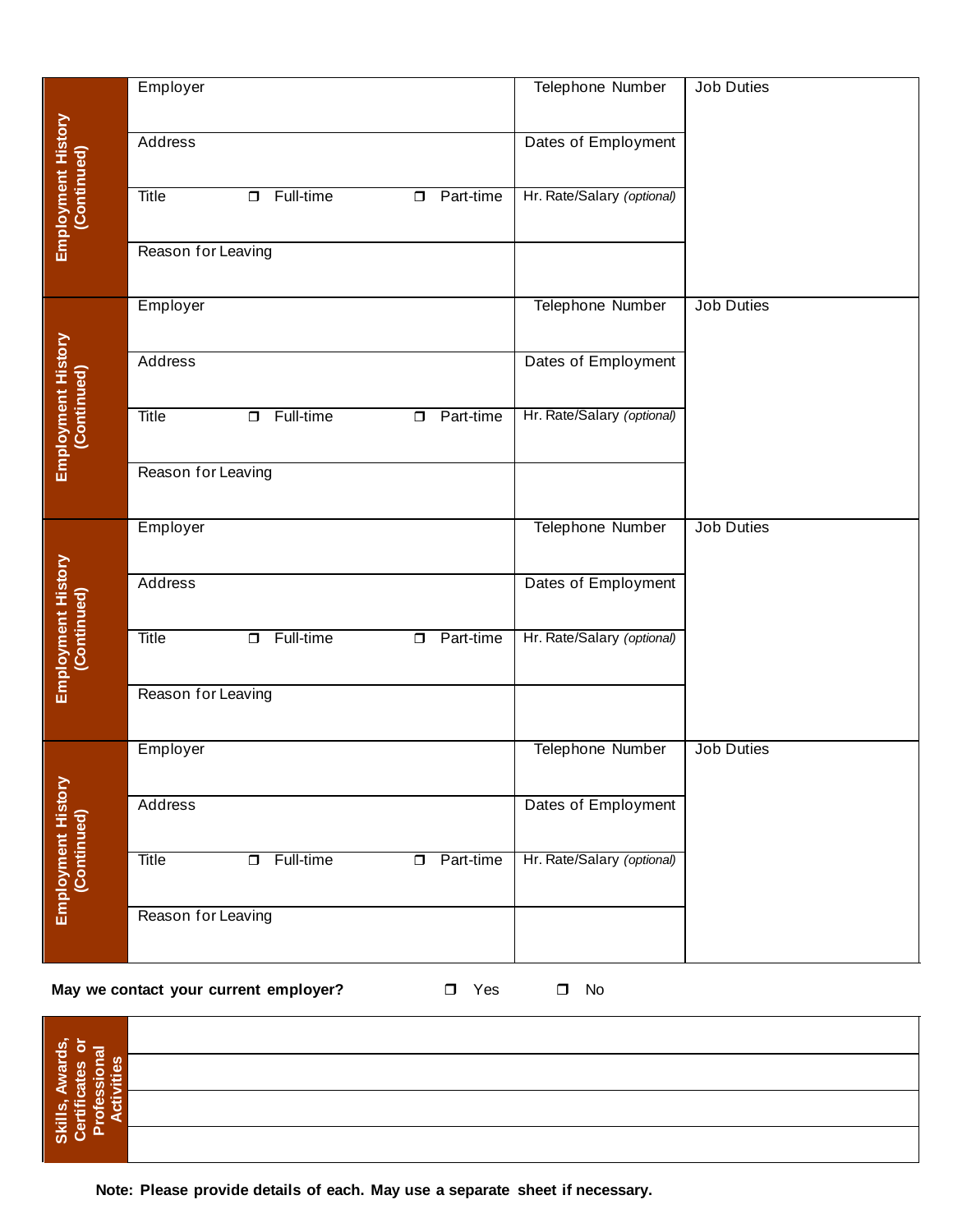|                              | Please list three references, other than relatives, who can provide information verifying qualifications,<br>character, or work experience.                                                                                                                                                                                                                                                                                                                                                                                                                                                                                                                                                                                                                                                                                                                                                                                                                                                                                                                                                                                                                                                                                                                                                                                                                                                                                                                                                                        |                                                                                                             |                     |  |  |  |  |
|------------------------------|--------------------------------------------------------------------------------------------------------------------------------------------------------------------------------------------------------------------------------------------------------------------------------------------------------------------------------------------------------------------------------------------------------------------------------------------------------------------------------------------------------------------------------------------------------------------------------------------------------------------------------------------------------------------------------------------------------------------------------------------------------------------------------------------------------------------------------------------------------------------------------------------------------------------------------------------------------------------------------------------------------------------------------------------------------------------------------------------------------------------------------------------------------------------------------------------------------------------------------------------------------------------------------------------------------------------------------------------------------------------------------------------------------------------------------------------------------------------------------------------------------------------|-------------------------------------------------------------------------------------------------------------|---------------------|--|--|--|--|
|                              | Name and Title                                                                                                                                                                                                                                                                                                                                                                                                                                                                                                                                                                                                                                                                                                                                                                                                                                                                                                                                                                                                                                                                                                                                                                                                                                                                                                                                                                                                                                                                                                     | <b>Address</b>                                                                                              | <b>Phone Number</b> |  |  |  |  |
| <b>References</b>            |                                                                                                                                                                                                                                                                                                                                                                                                                                                                                                                                                                                                                                                                                                                                                                                                                                                                                                                                                                                                                                                                                                                                                                                                                                                                                                                                                                                                                                                                                                                    |                                                                                                             |                     |  |  |  |  |
|                              |                                                                                                                                                                                                                                                                                                                                                                                                                                                                                                                                                                                                                                                                                                                                                                                                                                                                                                                                                                                                                                                                                                                                                                                                                                                                                                                                                                                                                                                                                                                    |                                                                                                             |                     |  |  |  |  |
|                              |                                                                                                                                                                                                                                                                                                                                                                                                                                                                                                                                                                                                                                                                                                                                                                                                                                                                                                                                                                                                                                                                                                                                                                                                                                                                                                                                                                                                                                                                                                                    |                                                                                                             |                     |  |  |  |  |
|                              | For the purposes of disclosure, relative includes any person related within the fourth degree of affinity or<br>consanguinity to any job, position, or office of profit with state or with any of its agencies.                                                                                                                                                                                                                                                                                                                                                                                                                                                                                                                                                                                                                                                                                                                                                                                                                                                                                                                                                                                                                                                                                                                                                                                                                                                                                                    |                                                                                                             |                     |  |  |  |  |
| Family<br>Relationship       | any member of the Alabama Community College System Board of Trustees? $\Box$ Yes                                                                                                                                                                                                                                                                                                                                                                                                                                                                                                                                                                                                                                                                                                                                                                                                                                                                                                                                                                                                                                                                                                                                                                                                                                                                                                                                                                                                                                   | Are you a relative of any employee in the Alabama Community College system, including (name of college), or | No<br>$\Box$        |  |  |  |  |
|                              | If yes, list the name(s), relationship, and employer/position of relative(s):                                                                                                                                                                                                                                                                                                                                                                                                                                                                                                                                                                                                                                                                                                                                                                                                                                                                                                                                                                                                                                                                                                                                                                                                                                                                                                                                                                                                                                      |                                                                                                             |                     |  |  |  |  |
|                              |                                                                                                                                                                                                                                                                                                                                                                                                                                                                                                                                                                                                                                                                                                                                                                                                                                                                                                                                                                                                                                                                                                                                                                                                                                                                                                                                                                                                                                                                                                                    |                                                                                                             |                     |  |  |  |  |
|                              |                                                                                                                                                                                                                                                                                                                                                                                                                                                                                                                                                                                                                                                                                                                                                                                                                                                                                                                                                                                                                                                                                                                                                                                                                                                                                                                                                                                                                                                                                                                    |                                                                                                             |                     |  |  |  |  |
|                              | Have you ever been convicted of or pled no contest or guilty to any felony or any crime involving theft,<br>dishonesty, violence, or sexual misconduct?<br>$\Box$ Yes<br>$\Box$ No<br>If yes, explain below:                                                                                                                                                                                                                                                                                                                                                                                                                                                                                                                                                                                                                                                                                                                                                                                                                                                                                                                                                                                                                                                                                                                                                                                                                                                                                                       |                                                                                                             |                     |  |  |  |  |
|                              |                                                                                                                                                                                                                                                                                                                                                                                                                                                                                                                                                                                                                                                                                                                                                                                                                                                                                                                                                                                                                                                                                                                                                                                                                                                                                                                                                                                                                                                                                                                    |                                                                                                             |                     |  |  |  |  |
| Felony<br>Conviction(s)      |                                                                                                                                                                                                                                                                                                                                                                                                                                                                                                                                                                                                                                                                                                                                                                                                                                                                                                                                                                                                                                                                                                                                                                                                                                                                                                                                                                                                                                                                                                                    |                                                                                                             |                     |  |  |  |  |
|                              |                                                                                                                                                                                                                                                                                                                                                                                                                                                                                                                                                                                                                                                                                                                                                                                                                                                                                                                                                                                                                                                                                                                                                                                                                                                                                                                                                                                                                                                                                                                    |                                                                                                             |                     |  |  |  |  |
| ement<br><b>Consent Agre</b> | I represent and warrant that the information I have given on this application is full and true to the best of my knowledge and<br>belief. I further acknowledge that I understand that I must provide documented verification of education, experience, and<br>required certifications and/or licensures. And further, I represent and warrant that I have answered fully and truthfully all<br>questions regarding criminal convictions/records. I understand that any offer of employment is contingent upon a<br>satisfactory criminal background investigation and I hereby authorize my employing authority within the Alabama<br>Community College System and/or its assigns to conduct a criminal background history investigation. I understand<br>that in the event a conviction for a felony or any crime involving moral turpitude is found that the procedures<br>established for the Board of Trustees policy concerning criminal background checks will be followed. I further<br>understand that I will be responsible for the cost of said criminal background check. I hereby expressly request, and<br>give permission to, former employers and any persons who may have pertinent information concerning this application to<br>furnish such information to college officials. I agree to hold such persons harmless, and I do hereby release them from any<br>and all liability for damage of any nature whatsoever for furnishing such information. I understand that failure to provide full |                                                                                                             |                     |  |  |  |  |
|                              | and true information on this application may result in disqualification or dismissal.                                                                                                                                                                                                                                                                                                                                                                                                                                                                                                                                                                                                                                                                                                                                                                                                                                                                                                                                                                                                                                                                                                                                                                                                                                                                                                                                                                                                                              |                                                                                                             |                     |  |  |  |  |
|                              | Signature of Applicant                                                                                                                                                                                                                                                                                                                                                                                                                                                                                                                                                                                                                                                                                                                                                                                                                                                                                                                                                                                                                                                                                                                                                                                                                                                                                                                                                                                                                                                                                             |                                                                                                             | Date                |  |  |  |  |

**Visit the ACCS website at www.accs.edu and click 'Job Postings' to sign up for email alerts.**

**Return to:** Wallace State Community College **Attention: Human Resources** P.O. Box 2000 Hanceville, AL 35077 256-352-8029

Wallace State Community College is an equal opportunity employer. It is the policy of the Alabama Community College System, including all postsecondary community and technical colleges under the control of the Alabama Community College System Board of Trustees , that no employee or applicant for employment or promotion, shall be discriminated against on the basis of any impermissible criterion o r characteristics including, without limitation, race, color, national origin, religion, martial status, disability, sex, age o r any other protected class as defined by federal and state law. Wallace State Community College will make reasonable accommodations for qualified disabled applicants or employees.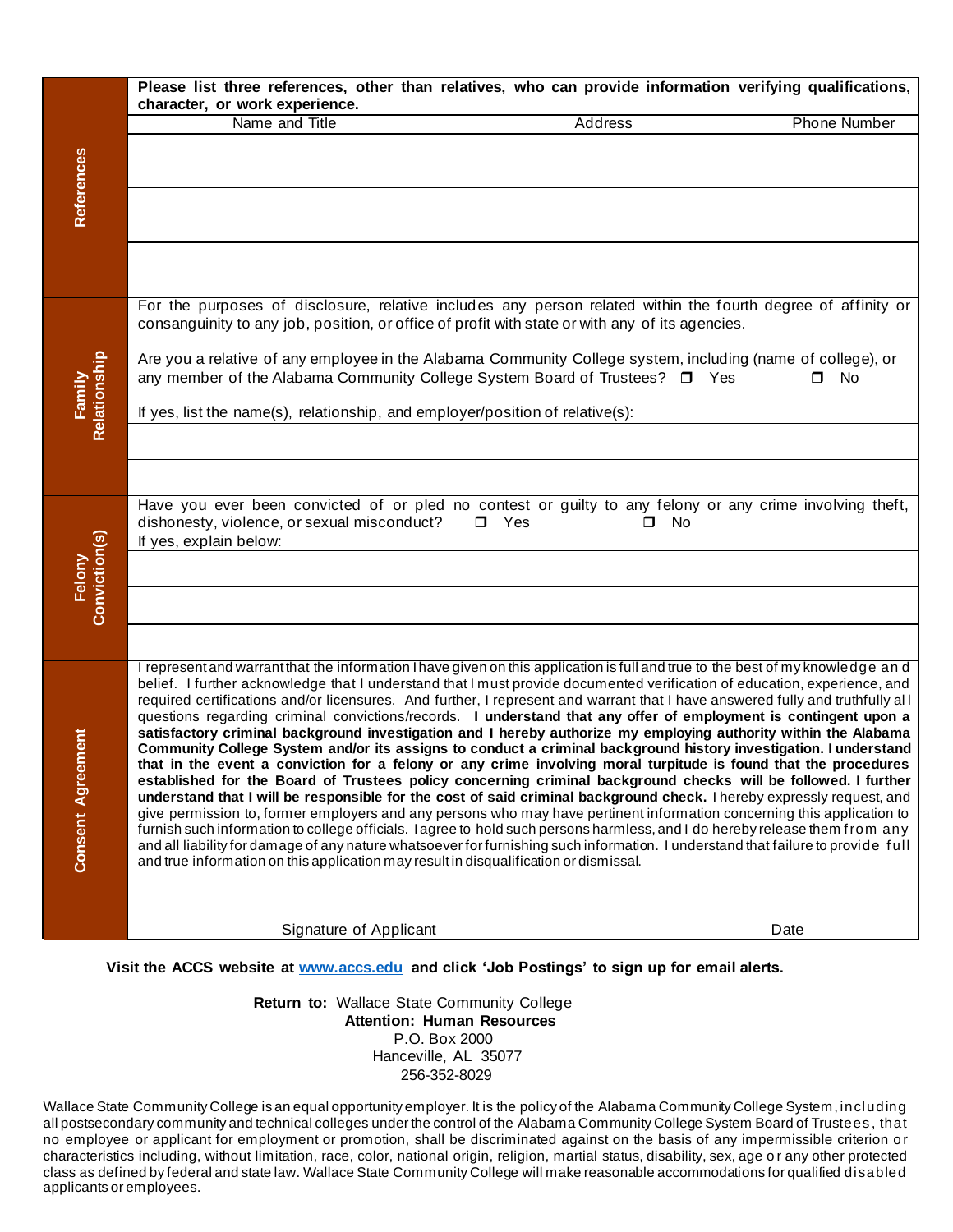## NONDISCRIMINATION STATEMENT

Wallace State Community College has filed with the Federal Government an Assurance of Compliance with all requirements imposed by or pursuant to Title VI of the Civil Rights Act of 1964 and the regulations issued thereunder, to the end that no person in the United States shall, on the basis of race, color or national origin, be excluded from participation in, be denied the benefits thereof, or be otherwise subjected to discrimination under any program or activity sponsored by this institution.

The College is committed to providing a workplace and campus community free of sexual harassment and does not discriminate on the basis of sex in its education programs and activities, and it is required by Title IX of the Education Amendments of 1972 not to discriminate in such a manner. This includes, but is not limited to admission and employment and all individuals participating in or attempting to participate in a College sponsored program or activity.

The Title IX Coordinator is Dr. Ryan Smith, Dean of Students; 801 Main Street, Hanceville, Alabama 35077, Bailey Center Suite 30; telephone: (256) 352-8340; email: ryan.smith@wallacestate.edu.

In addition, the College does not discriminate on the basis of disability in its educational programs and activities, pursuant to the requirements of Section 504 of the Rehabilitation Act of 1973, Public Law 93- 112, and the Americans with Disabilities Act of 1990 (ADA), ADAA 2008, Public Law 101-336. This policy extends to application for or employment by and application for or admission to the College. The Section 504 and ADA Coordinator for administrators, faculty and staff is Ms. Alyce Flanigan, Director of Human Resources; 801 Main Street, Hanceville, Alabama 35077; email: alyce.flanigan@wallacestate.edu. The Section 504 and ADA Coordinator for students is Ms. Lisa Smith, Director of Resource Center and ADA; 801 Main Street, Hanceville, Alabama 35077, Bailey Center (7th Floor); telephone: (256) 352-8052; email: lisa.smith@wallacestate.edu. Moreover, the College does not discriminate on the basis of age in its educational programs and activities pursuant to the Age Discrimination Act of 1975.

The College encourages any individual who believes that he or she has been subjected to discrimination or harassment based on their race, color, national origin, age, disability, sex or other protected classification to report the discriminat ion or harassment to the appropriate College official. The College is committed to conducting a prompt investigation of all allegations of discrimination or harassment based on race, color, national origin, age, disability, sex or other protected classification. Students, administrators, staff and/or contract staf f found to have engaged in acts of discrimination or harassment based on an individual's race, color, national origin, age, disability, sex or other protected classification will be promptly disciplined, to include, if circumstances warrant, up to and including suspension or expulsion for students and suspension or termination of employment for staff, faculty and administrators. The College encourages students and College faculty, administrators and staff to work together to prevent acts of discrimination or harassment of any kind.

Persons or any specific class of individuals who believe they have been subjected to discrimination or harassment based on their race, color, national origin, age, disability, sex or other protected classification may, alone or with a representative, file a complaint with the United States Department of Education or with the College, or with both.

For additional information please see https://www.wallacestate.edu/about-wscc/title-ix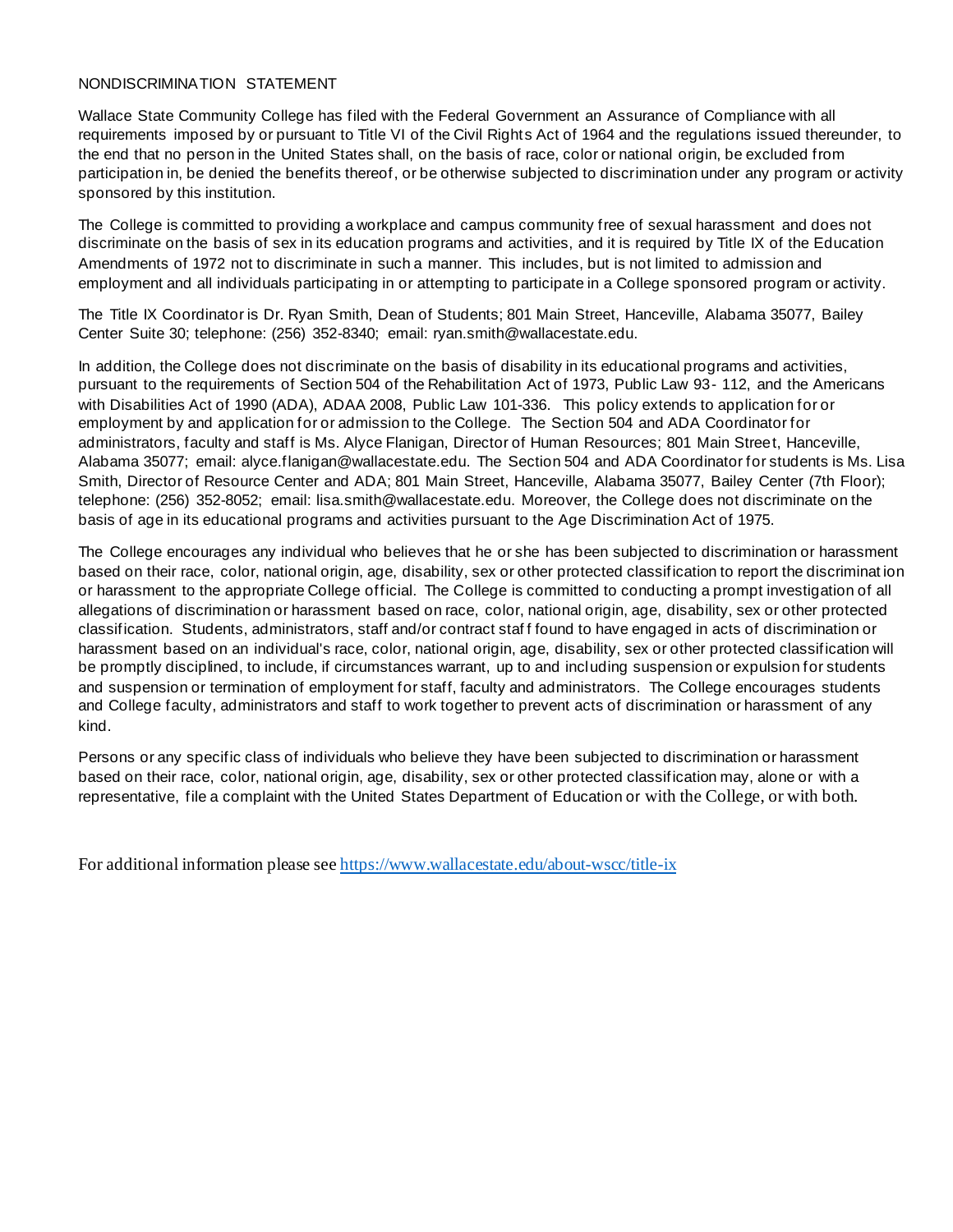## **REQUEST, AUTHORIZATION, CONSENT, AND RELEASE FOR BACKGROUND INFORMATION**

I have been informed and acknowledged that on April 13, 2016 the Alabama Community College System Board of Trustees adopted Policy 623.01 requiring criminal b ackground checks for all new and current employees.

By signing this authorization, I hereby authorize the Alabama Community College System or its designee, to conduct criminal reference searches for felony and misdemeanor convictions at the statewide and national levels of every jurisdiction where I currently reside or where I have previously resided during the past seven years; national sex offender registry searches and a search of my driving record.

I understand that I may voluntarily consent to the use of my social security account number for the purpose of conducting a criminal background check. I further understand that my voluntary consent to use my social security account number is being requested for purposes of conducting a criminal background check, pursuant to the authority of the Alabama Community College System Board of Trustees policy regarding criminal background checks. I understand that neither the Alabama Community College System nor any employing authority within the Alabama Community College System will deny me any right, benefit or privilege provided by law because of my refusal to voluntarily consent to the use of my social security account number for the limited purpose of conducting a criminal background check pursuant to the Alab ama Community College System Board of Trustees policy regarding criminal background checks.

\_\_\_\_\_\_I voluntarily consent to the use of my social security account number for the limited purpose of conducting a criminal background check. Social Security #\_\_\_\_\_\_\_\_\_\_\_\_\_\_\_

I do not consent to the use of my social security account number for the limited purpose of conducting a criminal background check.

I consent to the use of my driver's license number to be used for the limited purpose of conducting a review of my driving history.

\_\_\_\_\_ I do not consent to the use of my driver's license number for the limited purpose of conducting a review of my driving history.

The information I have given in my employment application, interviews, and/or related resumes and documents is true, complete, and accurate.

I understand and agree that if employed, and/or during any period of employment, any false statements, misrepresentations of facts, or omission made by myself become known, my employment shall be subject to immediate termination.

I understand that in the event a conviction for a felony or any crime involving moral turpitude is found that the procedures established for the Board of Trustees policy concerning criminal background checks will be followed.

I have read and completely understand this release.

|  | Date: __________________ |  |  |  |
|--|--------------------------|--|--|--|
|  |                          |  |  |  |
|  |                          |  |  |  |
|  |                          |  |  |  |
|  |                          |  |  |  |
|  |                          |  |  |  |